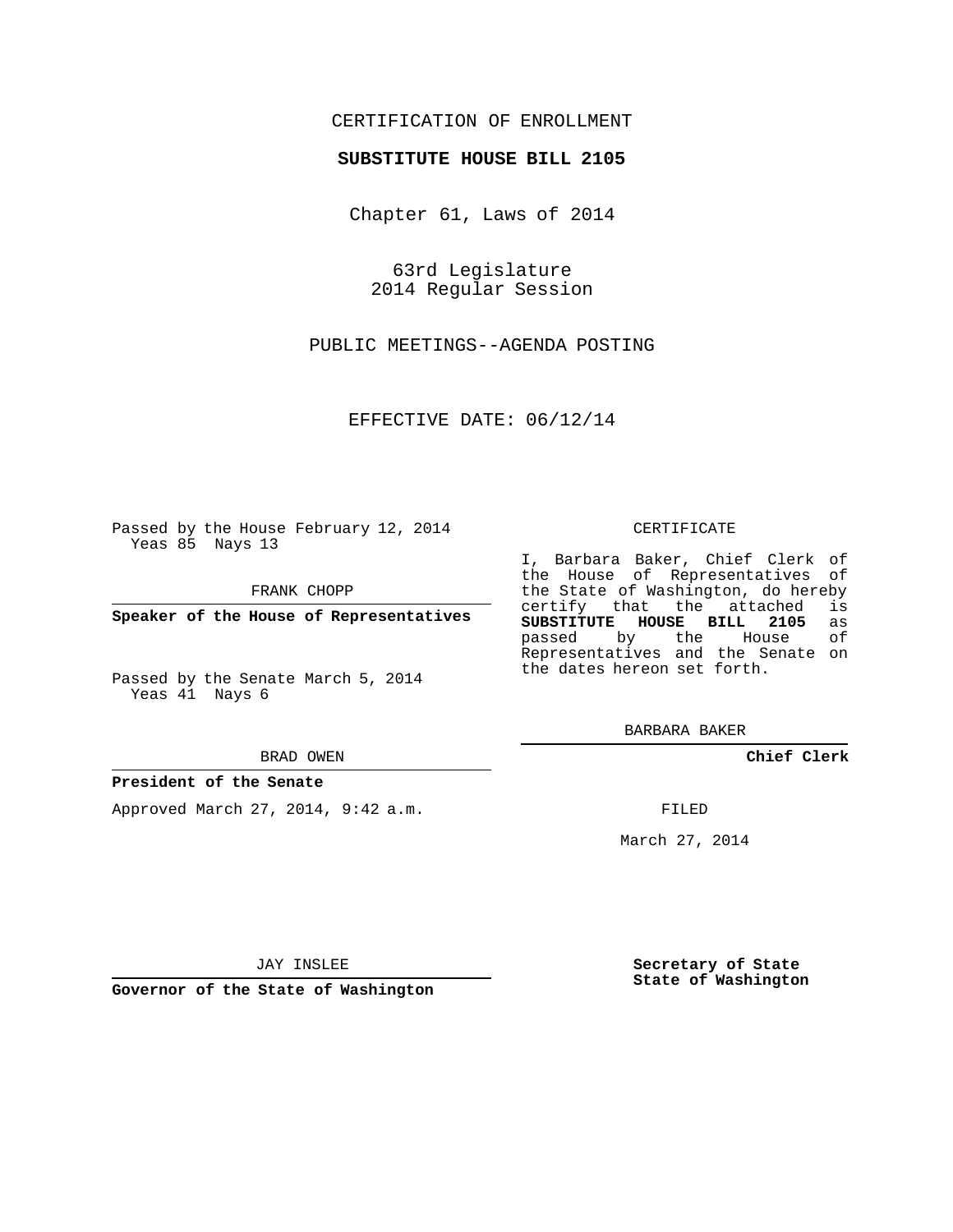# **SUBSTITUTE HOUSE BILL 2105** \_\_\_\_\_\_\_\_\_\_\_\_\_\_\_\_\_\_\_\_\_\_\_\_\_\_\_\_\_\_\_\_\_\_\_\_\_\_\_\_\_\_\_\_\_

\_\_\_\_\_\_\_\_\_\_\_\_\_\_\_\_\_\_\_\_\_\_\_\_\_\_\_\_\_\_\_\_\_\_\_\_\_\_\_\_\_\_\_\_\_

Passed Legislature - 2014 Regular Session

## **State of Washington 63rd Legislature 2014 Regular Session**

**By** House Government Operations & Elections (originally sponsored by Representatives Hawkins, Bergquist, Buys, S. Hunt, Holy, Orwall, Ross, Pedersen, Reykdal, Hayes, Pollet, Kochmar, Hudgins, Magendanz, Moscoso, Vick, Riccelli, Klippert, Stonier, Nealey, Tarleton, Scott, Pike, Fagan, Fey, Seaquist, Chandler, Farrell, Haigh, Fitzgibbon,<br>Sawyer, Moeller, Gregerson, Johnson, Haler, Appleton, Carlyle, Sawyer, Moeller, Gregerson, Johnson, Morrell, Goodman, Van De Wege, and Freeman)

READ FIRST TIME 01/27/14.

 AN ACT Relating to promoting transparency in government by requiring public agencies with governing bodies to post agendas online in advance of meetings; adding a new section to chapter 42.30 RCW; and creating a new section.

5 BE IT ENACTED BY THE LEGISLATURE OF THE STATE OF WASHINGTON:

 NEW SECTION. **Sec. 1.** The legislature intends to promote transparency in government and strengthen the Washington's open public meetings act. The legislature finds that it is in the best interest of citizens for public agencies with governing bodies to post meeting agendas on web sites before meetings. Full public review and inspection of meeting agendas will promote a greater exchange of information so the public can provide meaningful input related to government decisions.

14 NEW SECTION. **Sec. 2.** A new section is added to chapter 42.30 RCW 15 to read as follows:

16 Public agencies with governing bodies must make the agenda of each 17 regular meeting of the governing body available online no later than 18 twenty-four hours in advance of the published start time of the